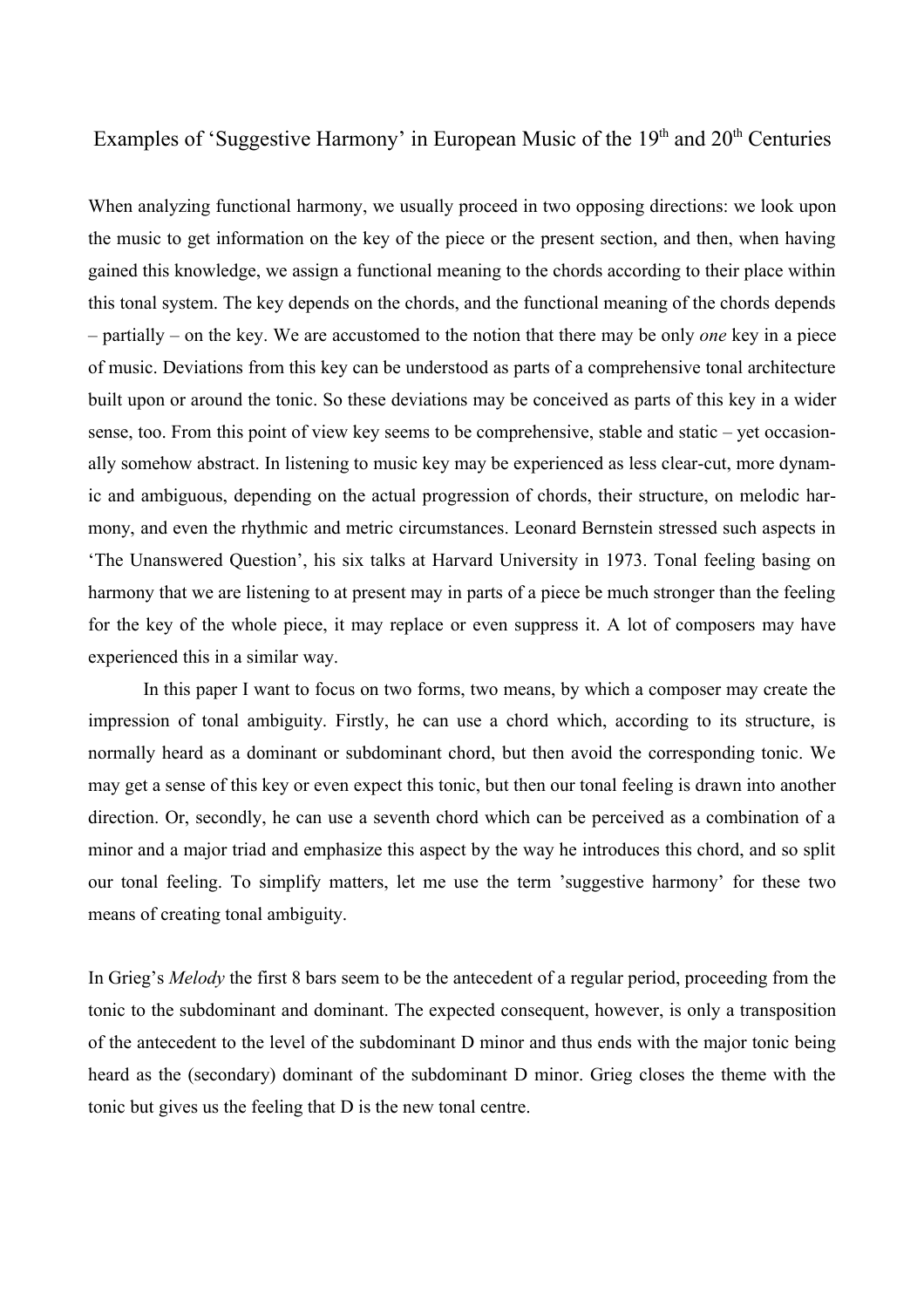Edvard Grieg: Melody op. 47, No. 3, bars 1-42

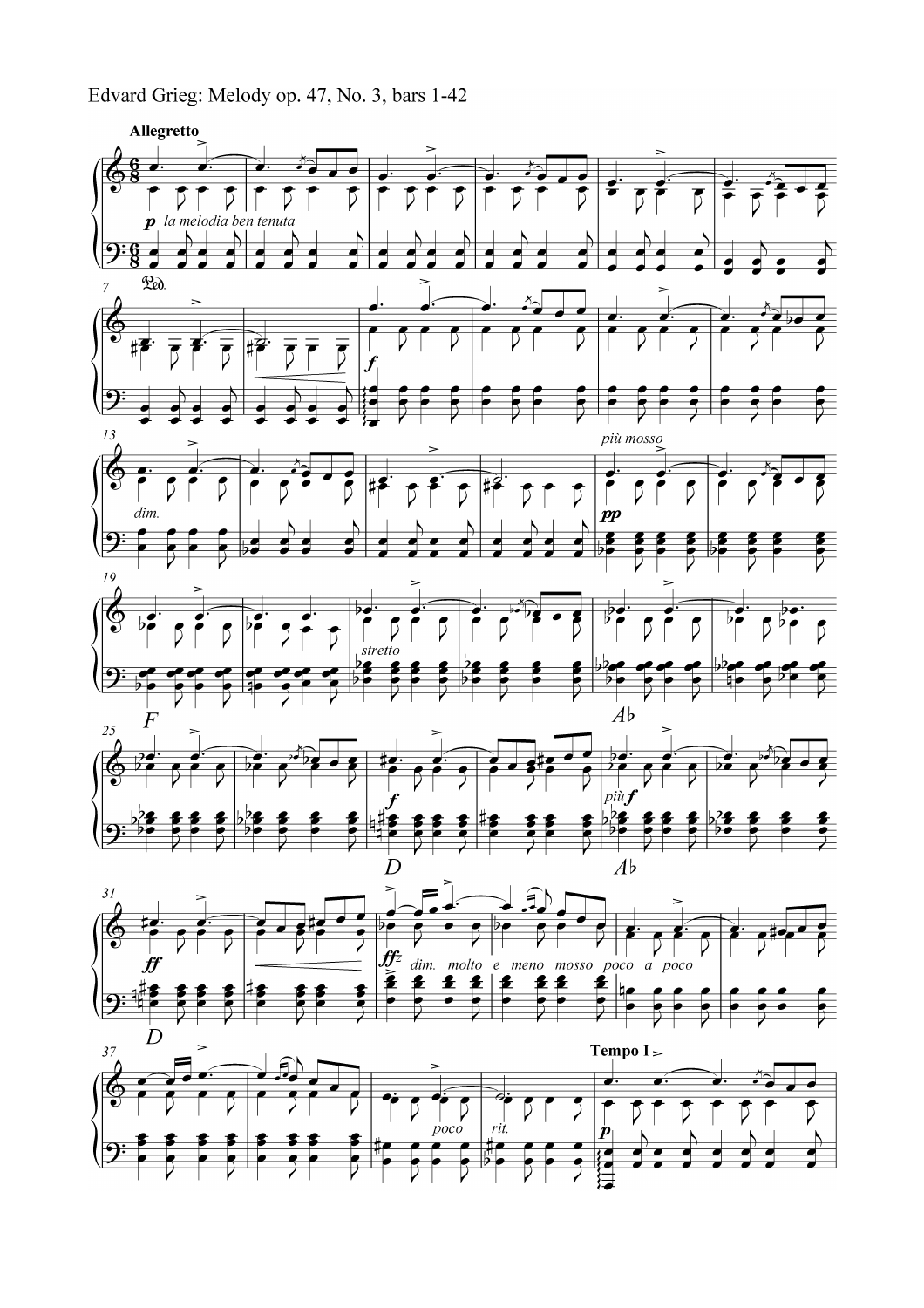And again he doesn't proceed to this new tonic itself but continues with its subdominant, an inverted minor sixth chord. Two bars later, this chord is replaced by another minor sixth chord which again suggests a new tonic, F minor. The tension of the former chord hasn't been cleared up functionally, its tonic has been suggested but not established. We hear a sudden change of key, mediated, however, by two pitch classes that the chords have in common, B flat and G, and by stepwise progression or alteration in the other voices. After this change the music remains essentially in the same key, F minor, for four bars, including a short excursion to the dominant with its secondary dominant and a return to the minor sixth chord of the subdominant, but now with a voicing which corresponds to that of the chord in bar 17. In bar 23 an analogous change of key suggests A flat minor.

Four bars later, however, we encounter a different harmonic progression: As before, the chords have two pitch classes in common, D flat with its enharmonic equivalent C sharp, and F flat with its enharmonic equivalent E, but the progressions in the other voices lead to the structure of an inverted dominant seventh chord suggesting the tonal centre D. This is the most distant centre in relation to the key of A flat minor suggested so far, but very close to the original tonic of the piece, A minor. However, Grieg once more confronts the two opposing chords before a deceptive cadence marks the beginning of a series of more common progressions leading back to the original tonic A minor.

Of course Grieg wasn't the only composer using suggestive harmony. Five decades earlier, Chopin in one of his Préludes started with the tonic and dominant of E Minor but then wrote a series of tetrads suggesting different keys without establishing them:



Frédéric Chopin: Prélude op. 28, Nr. 4, bars 1-5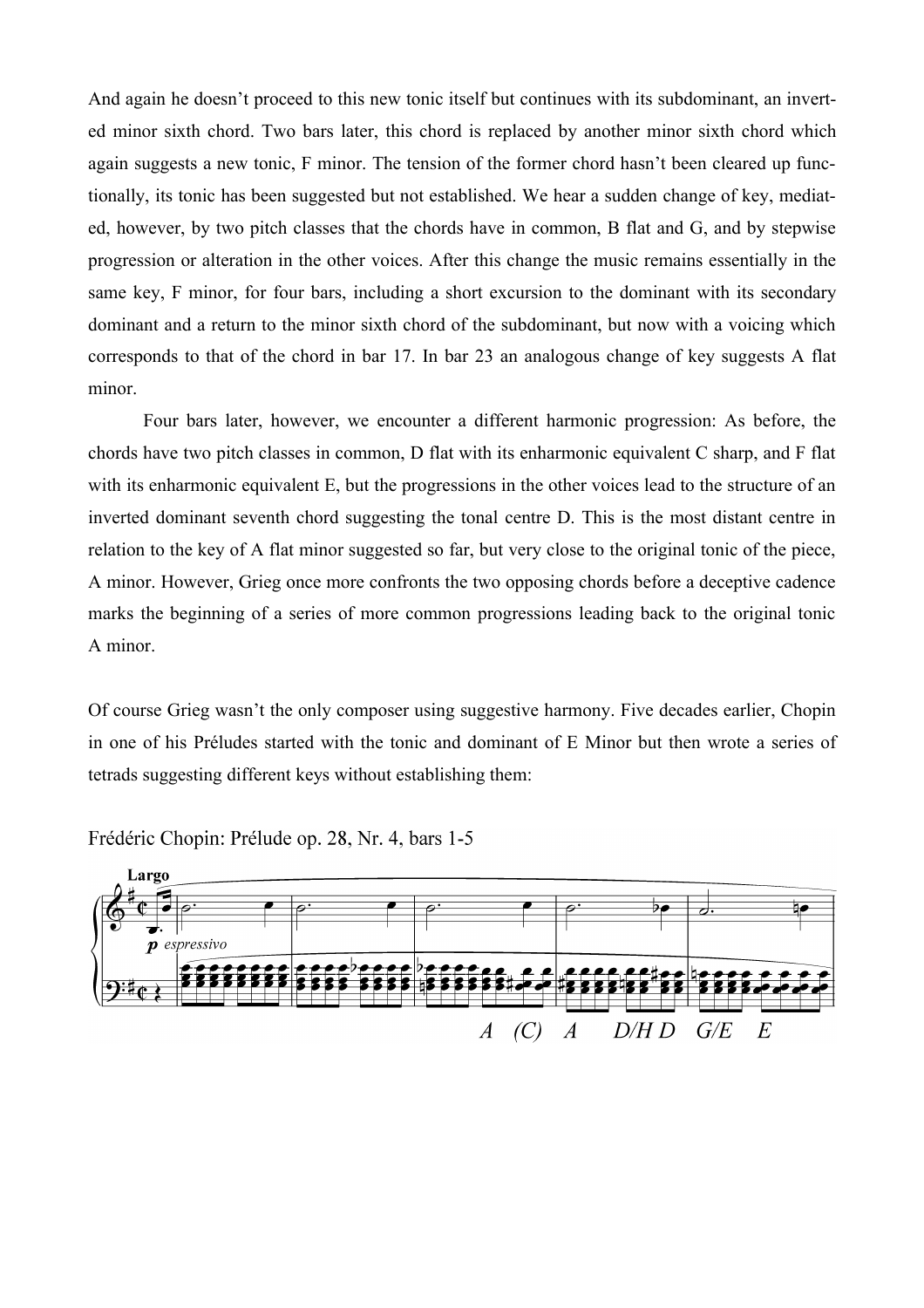A special feature in Wagner's *Tristan und Isolde* is the creation of distantly related chords by means of alterations, suspensions and enharmonic equivalent notes: the chord in the second full bar of the example may be heard as closely related to the preceding chord while at the same time pointing to the distant key of C minor.



Richard Wagner: Tristan und Isolde, Act 2, Scene 2

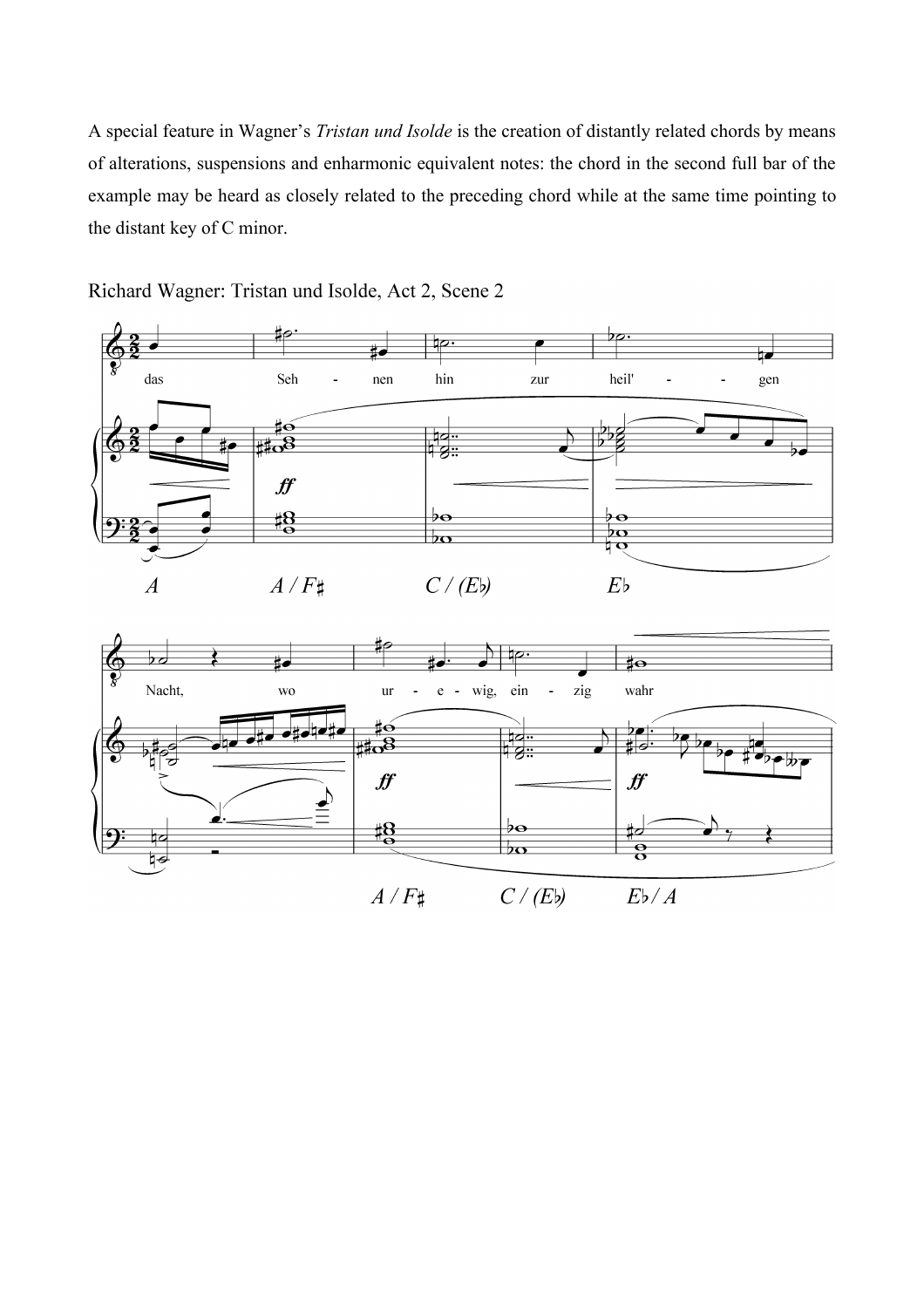In the *Sanctus* of Fauré's Requiem inversions of dominant seventh chords quite clearly suggest different keys that aren't established subsequently:



Gabriel Fauré: Requiem op. 48, Sanctus, bars 15-22

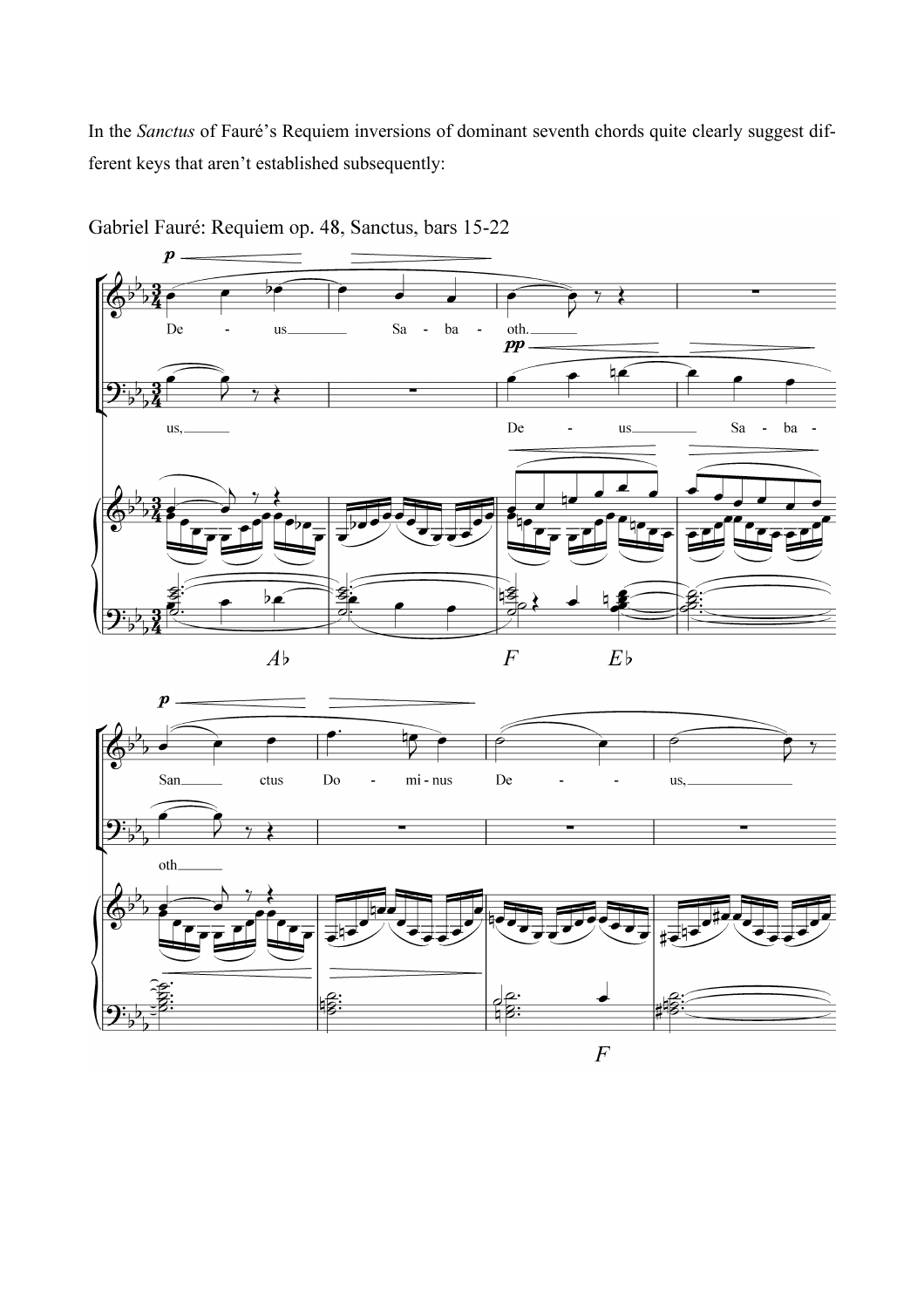In the first bars of Debussy's 4<sup>th</sup> Prélude the four suggested tonal centres are situated side by side in the chromatic scale resulting partially from stepwise parallel movements of inverted dominant seventh chords:

Claude Debussy: Préludes, Premier livre, No. 4 (... "Les sons et les parfums tournent dans l'air du soir"), bars  $1-6$ 



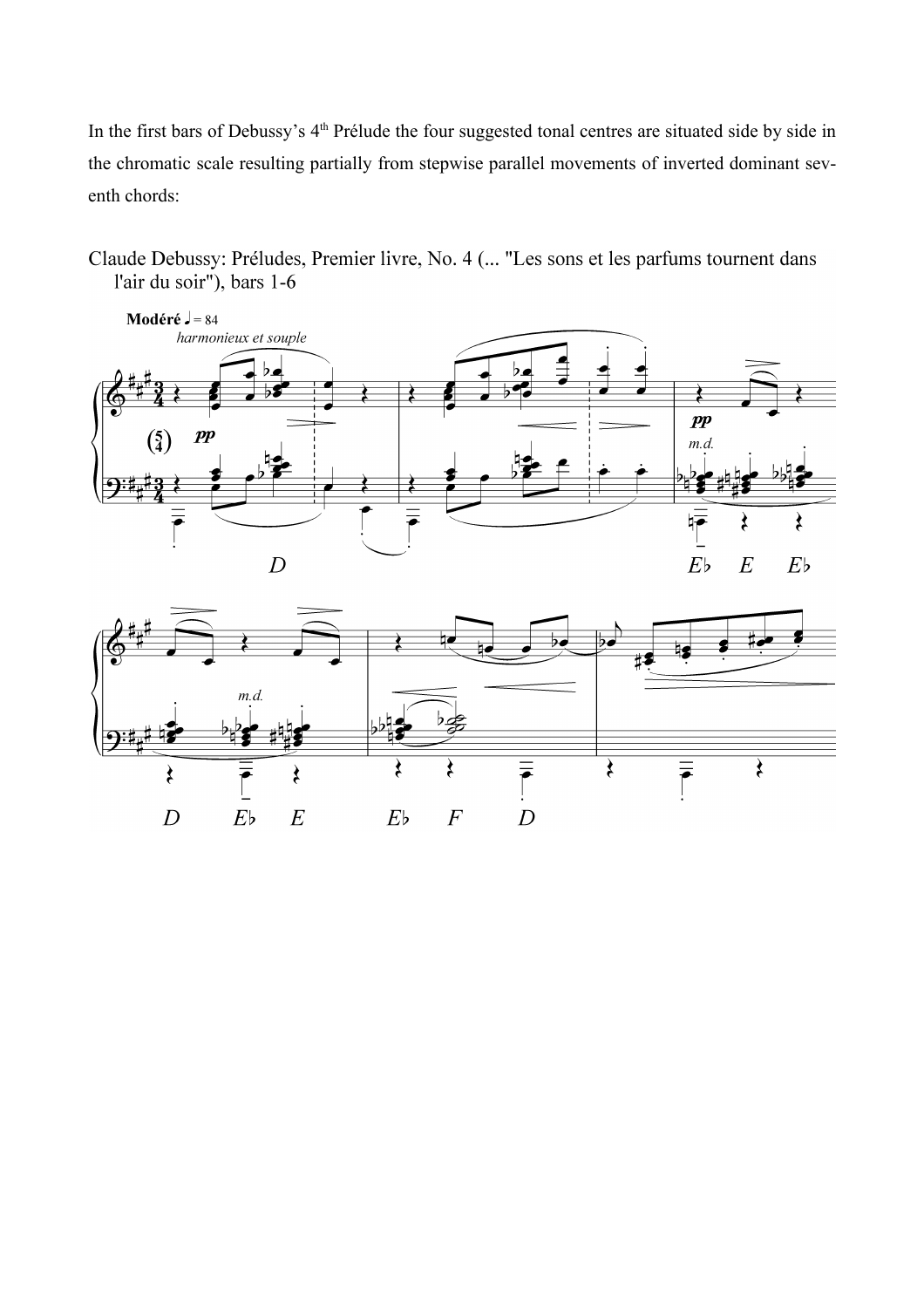Much more complex is the voice leading in the middle section of Louis Vierne's organ piece *Clair de lune* with its highly suggestive harmony:



Louis Vierne: Clair de lune, from: 24 Pièces de fantaisie, Deuxième suite, No. 5, bars 37-42

The first form of suggestive harmony was widely spread in music especially from the late  $19<sup>th</sup>$  and early 20<sup>th</sup> centuries; other composers and pieces could have been named as well.

Another example seems quite interesting to me, a *Nocturno* by Jean Sibelius, as I suppose that the Lyric Piece *Notturno* by Grieg served as a model for it in respect to the use of suggestive harmony.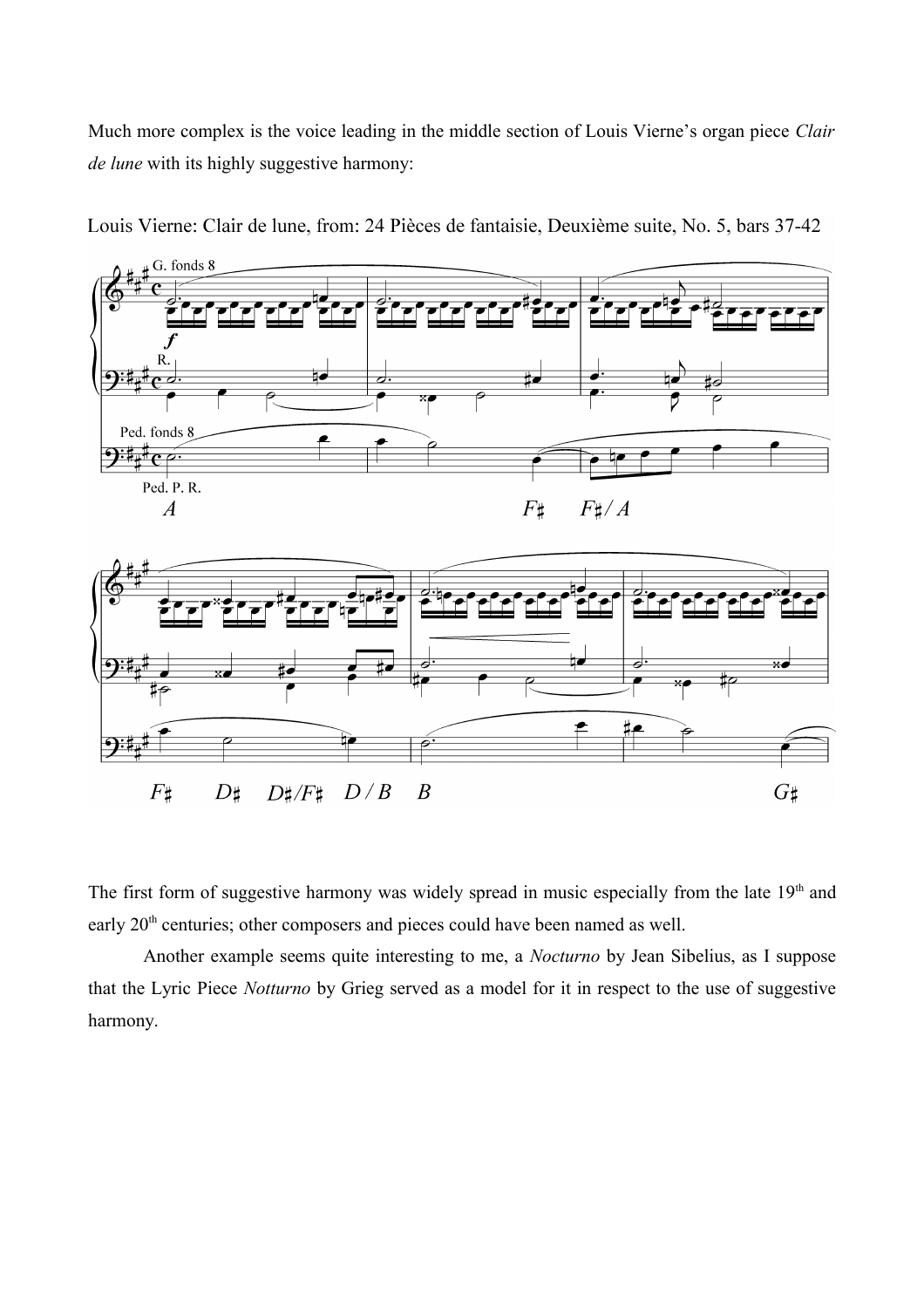In the middle section of Grieg's *Notturno* the call of a nightingale is imitated and harmonized with a half-diminished seventh chord. This chord may at first be heard as a dominant chord as the preceding section ended with a G major triad. In the next bar, however, it may be heard as an inverted minor sixth chord with subdominant function, since the leading tone C sharp gives the D more functional weight. Finally, in the third bar of the example, a G is supplemented and thus a dominant ninth chord completed. These three bars are now transposed a minor third upwards. Here, in the functional context of the preceding bar, the half-diminished seventh chord will probably right from the start be heard as a subdominant chord, but in the final bar its structure is again extended to that of a dominant ninth chord:

Edvard Grieg: Notturno op. 54, No. 4, bars 15-20

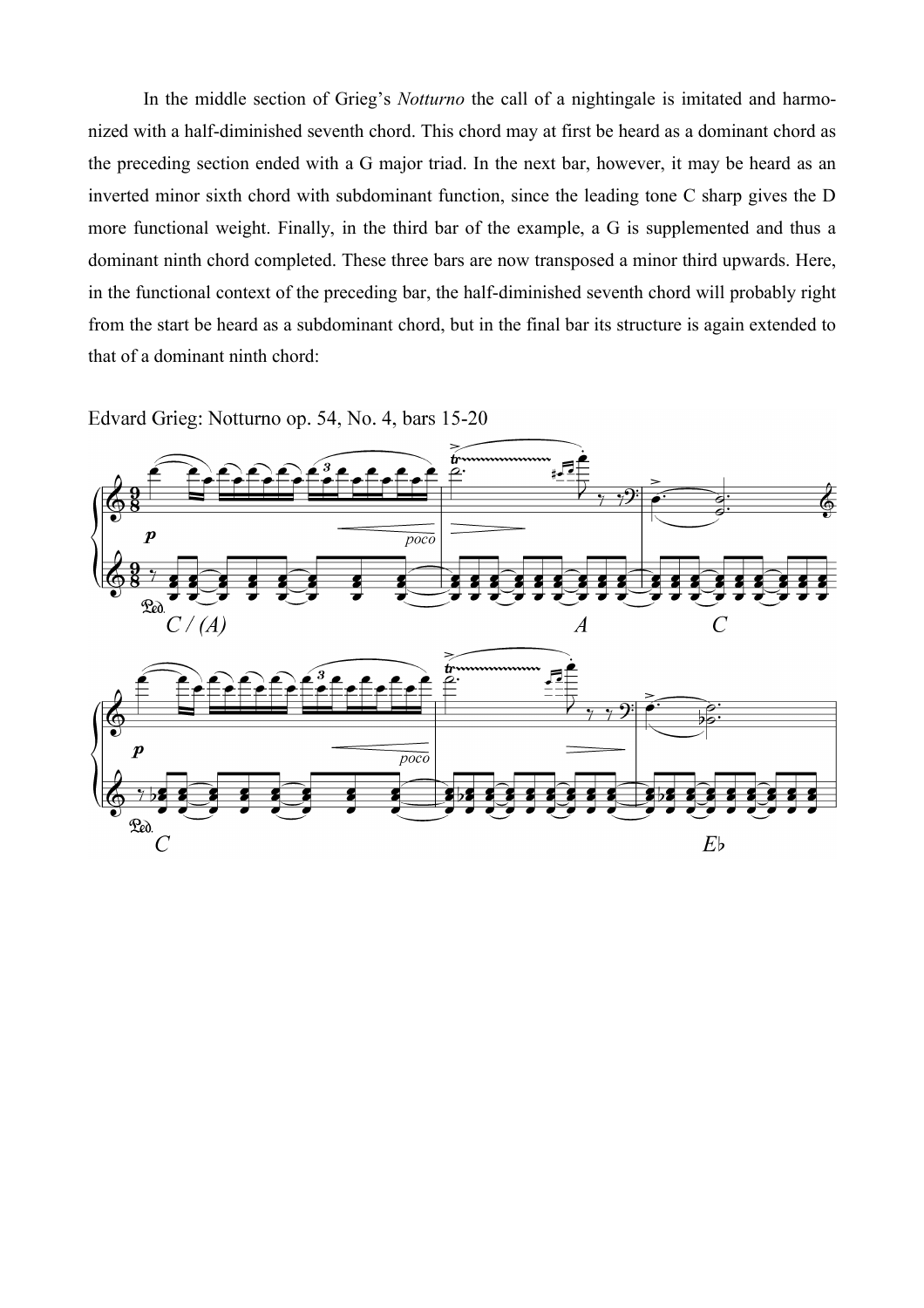Sibelius in his *Nocturno* also uses the half-diminished seventh chord (bars 9-10), adds the root G of a dominant seventh chord (bar 11) and then transposes the half-diminished seventh chord a minor third upwards (bars 13-14):

Jean Sibelius: Nocturno op. 24, No. 8 (from: Ten Pieces), bars 1-23







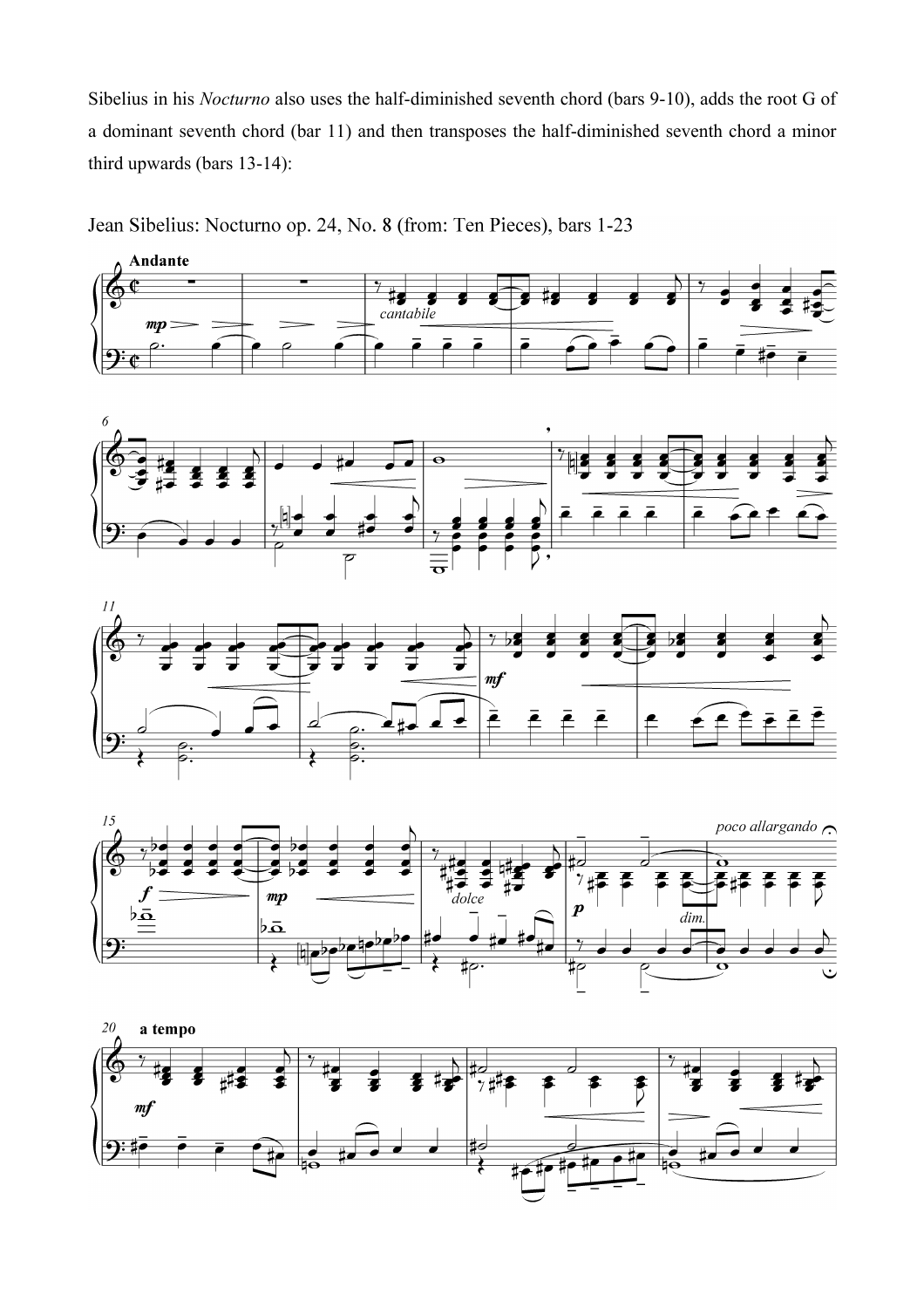Another parallel is to be found in the use of the second form of suggestive harmony: In the coda of Grieg's *Notturno* a chromatically descending scale is supposed to complete an A minor triad at the beginning of bar 56 as was the case at the beginning of the whole piece and of the recapitulation. This time, however, at first an F major triad is to be heard and only a quaver later the expected A minor triad is completed and shortly after this a reminiscence of the nightingale call added. This major seventh chord can clearly and effortlessly be perceived as a combination of two triads:



In bar 20 of Sibelius's *Nocturno* a B minor chord seems to alternate with an inversion of the corresponding dominant seventh chord and thus to form a simple cadence. In the following bar, however, where we may expect a B minor six-three chord, a completely unexpected G is added in the bass and one quaver later a major seventh chord is completed, which comprises the expected B minor triad but at the same time is a G major triad with the major seventh.